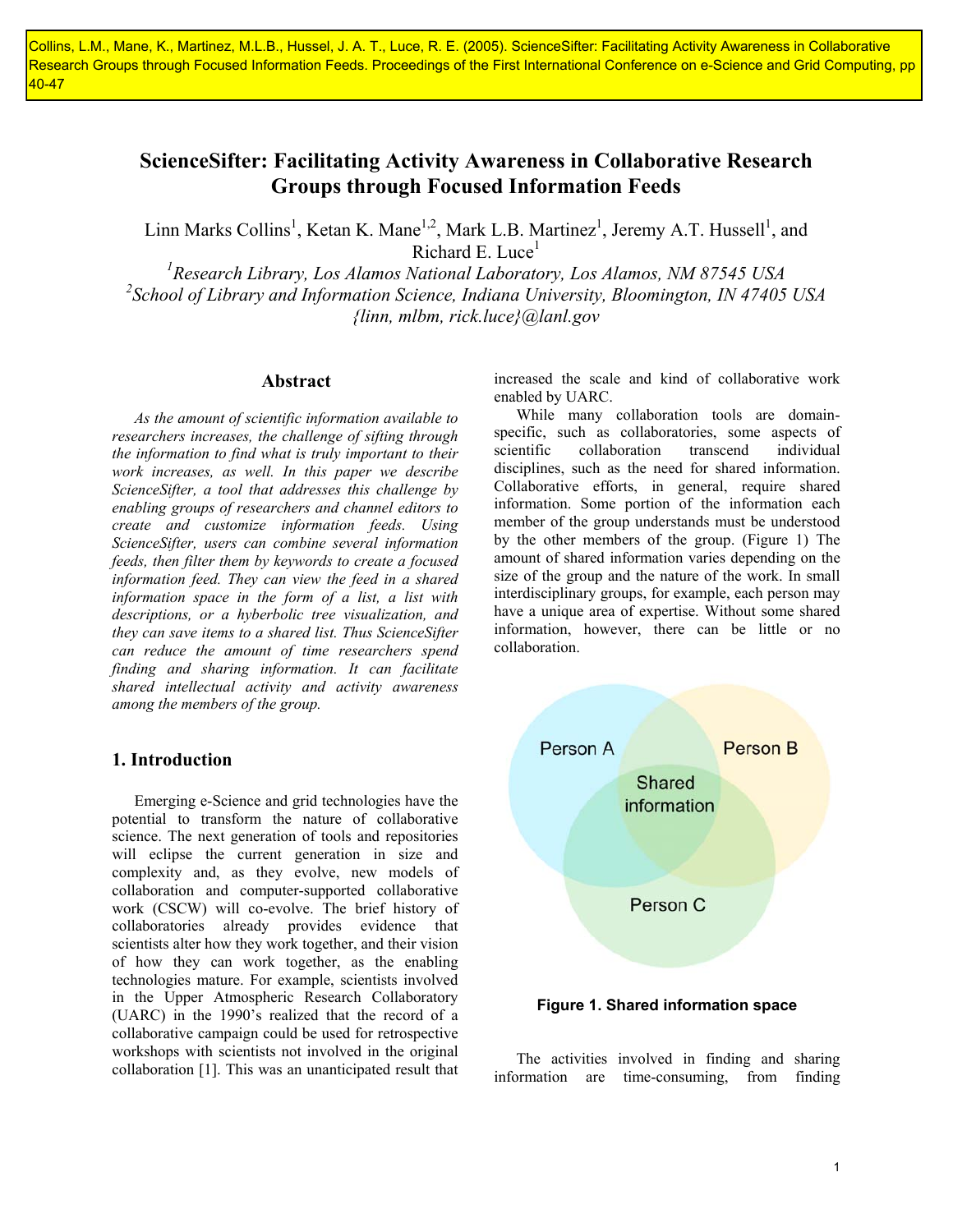information in the first place, to communicating with others about it and storing it in a manner that makes it possible for others to find it. Maintaining awareness of the information others are finding is also difficult. It is inefficient for everyone in a group to spend large amounts of time engaged in these activities. As the amount of information available to researchers increases, these inefficiencies will increase, as well. It is important to ensure that there is sufficient shared information among members of a research group, without requiring that the researchers, themselves, spend a large portion of their time sharing the information.

One way of facilitating shared information is to create a shared information space, or collaborative webspace. At the Los Alamos National Laboratory (LANL) Research Library, we are prototyping and testing several collaborative webspaces. Weblog-based collaboration portals have been set up for several groups of users, including Research Library staff. Several different models of use have emerged. In one case, the portal is heavily used by a group of five people who post an average of two entries a day. In two other cases, the portals are populated with content by Research Library staff and read by users. Based on researchers' interest in these prototypes and the need for a scalable solution, we were motivated to create the tool described in this paper, ScienceSifter.

Using ScienceSifter, a group of researchers can create a customized information feed by themselves or with the help of a reference librarian or "channel editor". They can select dozens or hundreds of feeds to aggregate into one feed, then use a set of keywords to filter the feed. They can sift through the filtered feed in a collaborative webspace by viewing a list, a list with descriptions, or a hyperbolic tree visualization. They can also save important items.

ScienceSifter utilizes a set of standards and technologies commonly referred to as RSS: Really Simple Syndication, Rich Site Summary, or RDF (Resource Description Framework) Site Summary. Like other RSS feeds, ScienceSifter feeds in the form of a list can be viewed using an RSS reader on a personal computer or hand-held device, as well as in the collaborative webspace described above.

Our work in designing collaborative webspaces is informed by research in activity awareness, an active area of research in computer-supported collaborative work (CSCW). Activity awareness pertains to the kinds of high-level understandings without which groups cannot truly collaborate [2, 3]. These shared understandings are often peripheral to the day-to-day tasks involved in collaborative work and yet they frame and inform the overall direction of projects.

In the long term, collaboration tools will need to meet new challenges that emerge and co-evolve with e-Science technologies and practices. In the near term, certain factors are obvious and must influence design. Our approach to designing collaborative information spaces is influenced by these factors.

# **2. Design factors**

# **2.1. Large-scale digital object repositories**

As e-Science evolves, digital libraries will grow in size and complexity. A scalable architecture for digital object repositories (aDORe) has been developed at the LANL Research Library [4]. An important aspect of these repositories is that they will contain not only more data, but more kinds of data. [5]. Digital library objects will not be limited to published scientific literature, but will also include data sets, the software used to analyze data sets, registries of sensors and instruments, researchers' lab notebooks, pre-prints of upcoming publications, videos of conferences and meetings, and news from journal publishers and scientific societies. Digital library standards have evolved to accommodate these various kinds of data [6, 7].

Once these repositories have been built, the amount of information scientists and engineers can access will increase in size and scope. The LANL Research Library databases currently contain approximately 100 million metadata objects and this number will continue to increase. In order to facilitate collaboration among scientists from different institutions, all participants in the collaboration will need access to these resources. The aDORe repository architecture anticipates and accounts for this by associating every object with properties pertaining to digital rights management. Many policy issues need to be resolved, however, before scientists from different institutions will have universal access to shared information. Researchers at the LANL Research Library have been instrumental in efforts to facilitate this, such as the Open Archives Initiative [8, 9, 10, 11, 12].

# **2.2. Easy access to information**

The point of ingesting more types of information into repositories is not merely to store more information; it is to make more information available to scientists. At the same time that digital object repositories need to grow to include more objects and more varied objects, then, access to the information in these repositories needs to become easier. In order to alleviate information overload, information needs to be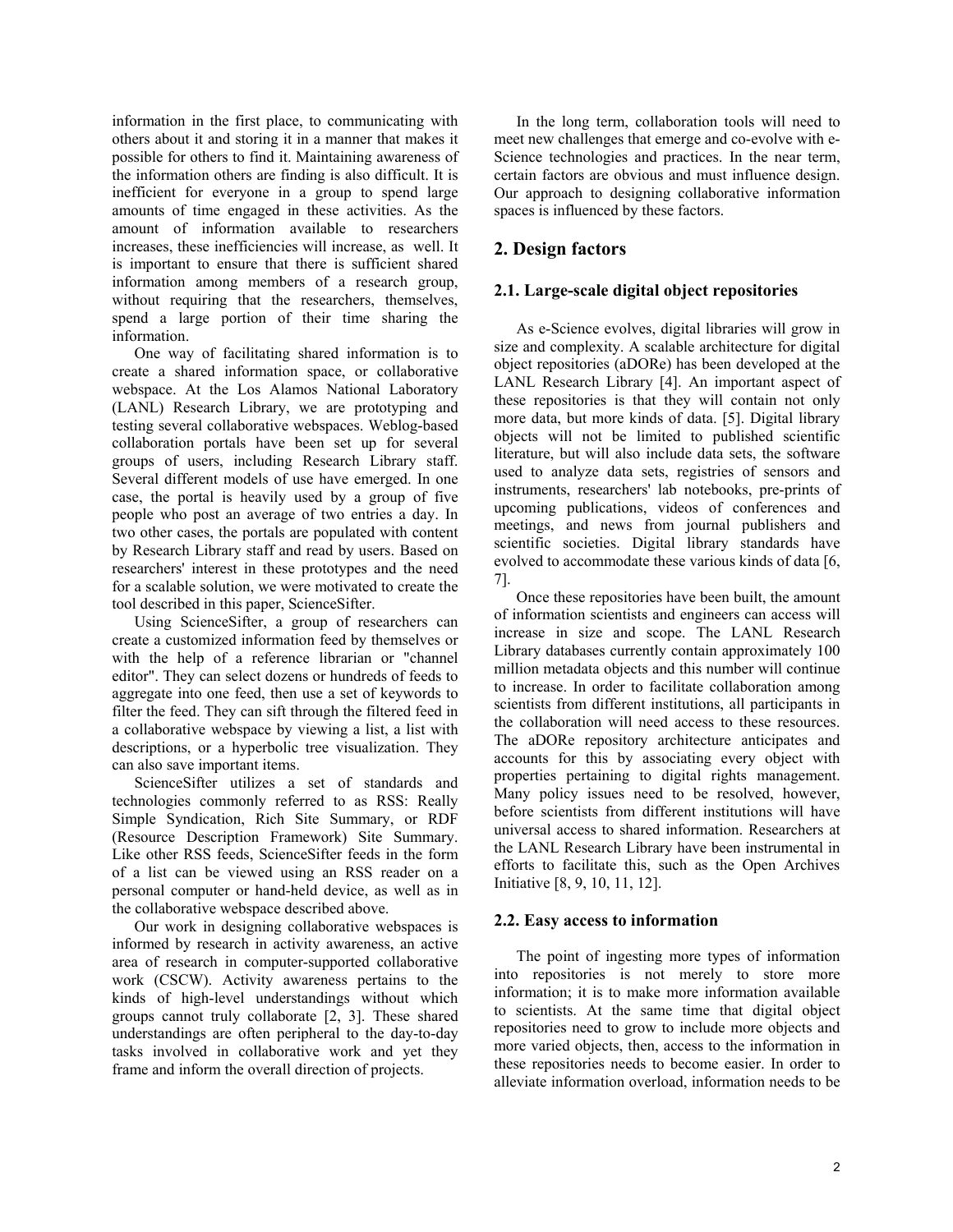filtered so that only the most important information is provided to users.

The scale of e-Science repositories raises questions about what kinds of mechanisms for accessing and filtering information will be most useful for scientists: search and retrieval, browse, alerts, recommendations, information feeds? While all of these are useful in certain contexts, information feeds may have the most potential, yet they are underutilized: fewer than 2% of adult Internet users currently subscribe to information feeds [13].

In the context of collaborative research groups, information feeds can meet the needs of users far better than traditional search and browse interfaces. Consider a typical search scenario. In order to find information, an individual user decides where to search and how to search: for example, whether to search the Web or a specific database, whether to use basic or advanced search, and which keywords are likely to yield the desired results. The results of the search are displayed to the individual user, who decides whether to download or save them.

Such an individual-centered search and retrieval scenario includes obvious inefficiencies. The scope of the search is limited to a particular individual's knowledge of information resources; the search strategy is limited to the user's knowledge of keywords; and the results of the search are limited to the individual user's computer or account. While the current generation of search tools makes it possible for users to receive vast amounts of information at their desktop, then, it does not support collaboration as well as focused information feeds delivered to a collaborative webspace.

# **2.3. Timely access to information**

Making access to information easy is of little use unless the information is timely. Information feeds refresh constantly and can provide updates to a collaborative webspace 24/7/365. The information in the feeds needs to be up-to-date, as well, or the point of delivering information using this mechanism is lost.

Feeds based on abstracting and indexing databases are not timely, because there is a time lag between the time a paper is published and the time the bibliographic record is accessible in a database. Locally archiving journals makes it possible to provide users with information in a timely manner, soon after it is published and weeks or months before it would be available from a database.

The emerging generation of repositories will index far more than published works. There is a logical flow to scientific activity: data sets exist prior to the papers written about them, and preprints exist prior to published papers. As more kinds of information become available in repositories, it will be possible to deliver some of this information before it is published. Mechanisms for delivering this information to users in a timely manner will be essential.

# **2.4. Access to shared information**

While it is important for the members of a research group to have access to the same information, it is not efficient for the members of a group to search for the same information individually, duplicating efforts by searching the same resources and using the same keywords. Nor is it efficient for them to subscribe to information feeds individually using RSS readers or tools such as HubMed, which allow individual users to create feeds based on information in PubMed [14]. These tools make it possible for individual users to increase their efficiency by using information feeds, but collaborative tools can make it possible for an entire research group to increase its efficiency by sharing group feeds.

A group feed is even more important if users are searching for information in different resources, in order to ensure that the information is shared. Collaborative efforts in locating information are bound to be more efficient than individual efforts, given that there are so many resources available: for example, approximately 700,000 entries in science blogs at any given time [15]. Efficiencies in finding and managing shared information will become even more important as the amount of available information increases.

# **2.5. Increased activity awareness for the group**

The kinds of activities scientists engage in, and that they need to be aware of, include reading, writing, and publishing. Research in activity awareness demonstrates that members of a group need to be aware of activities that are shared, as well as activities that are not shared [3]. For example, if one member of the group reads more widely than the other members of the group, his or her list of preferred journals may contain journals other members of the group are not reading. Combining these into a single information feed that is filtered by keyword, and allowing users to browse feeds by keyword, is efficient and ensures two things: (1) that other members of the group will not be forced to browse through articles associated with keywords that are not of interest to them and (2) that they will find articles associated with keywords that are of interest to them, even if the journal in the group feed is not one of their preferred journals.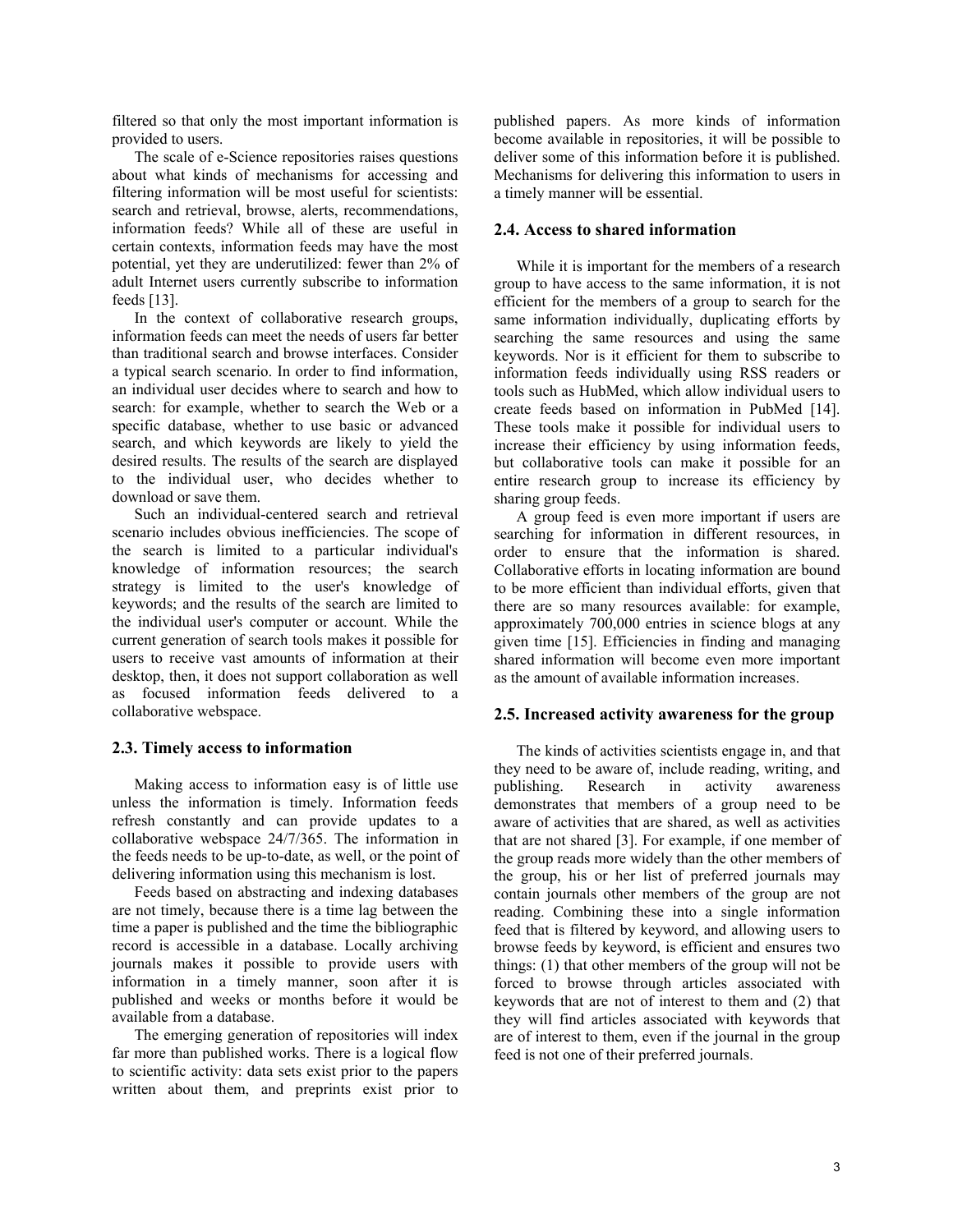### **2.6. Expert assistance in accessing information**

It is not efficient for individual scientists, or even for groups of scientists, to create information feeds by themselves when a channel editor can work with them to do so. At LANL, only about one in ten researchers has set up database alerts. By creating group feeds based on these individual alerts, so that other members of the same research group receive the same feed, a channel editor can ensure that more researchers receive more information more easily. Moreover, by communicating with the members of the group to learn their needs and work habits and then creating group feeds based on the group's collective requirements, a channel editor can create more informative feeds for that group than any one of them, or any combination of them, can create by themselves.

# **3. User scenarios**

Several user scenarios informed the design of ScienceSifter. In one scenario, users work with a channel editor to create a customized group feed. In another, less efficient scenario, they work by themselves. In either case, the first step is to select several source feeds to combine into one large feed. The second step is to enter a set of keywords to use in filtering and sifting through the large, aggregated feed.

Figure 2 shows a screen shot of the interface for selecting individual feeds to aggregate. It consists of a list of feeds with checkboxes. Each feed, in this example, is a feed of the current table of contents for a journal. These feeds are created by the LANL Research Library for locally-archived journals so that LANL researchers can obtain feeds of current tables of contents even if the journal publisher does not make them available. Any relevant information feed can be added to the set of source feeds to aggregate.

|                  | <b>ScienceSifter</b>                                                   |
|------------------|------------------------------------------------------------------------|
| View group feeds | Select one or more journals:                                           |
| Bioengineering   | Agriculture and Human Values<br>Biology of the Cell                    |
| Bioinformatics   | <b>Bioscience Reports</b>                                              |
| Biology          | Cell<br>▭<br>Cell and Tissue Research                                  |
| Chemistry        | Cell Biochemistry and Function<br>ш                                    |
|                  | Cell Biology and Toxicology<br>Cell Biology International<br>□         |
|                  | Cell Motility and the Cytoskeleton<br>ப                                |
|                  | Cell Transplantation<br>ш<br>Cellular and Molecular Life Sciences<br>ш |
|                  | Cellular and Molecular Neurobiology                                    |
|                  | Cellular Immunology<br>Cellular Signalling                             |
|                  | Current Opinion in Cell Biology                                        |

### **Figure 2. Interface for selecting source feeds to aggregate**

Figure 3 shows a screen shot of the interface for entering keywords. It consists of a list of the feeds already selected for the group feed and a textbox for entering keywords. These keywords are used to filter and sift through the large, aggregated feed.

|                       | <b>ScienceSifter</b>                                                                                        |
|-----------------------|-------------------------------------------------------------------------------------------------------------|
| View group feeds      |                                                                                                             |
| Bioenaineerina        | Selected journals are:<br>Biology of the Cell<br>Cell                                                       |
| <b>Bioinformatics</b> | Cellular Signalling                                                                                         |
| Biology               | Please enter keywords to query the above journal feeds<br>(multiple keywords should be seperated by commas) |
| Chemistry             |                                                                                                             |
|                       | Continue                                                                                                    |

# **Figure 3. Interface for entering keywords for filtering the aggregate feed**

In creating a group feed, channel editors can work with groups of users together at the same time or individually one at a time. The point is to include all of the feeds and keywords of interest to all of the members of the group so that the final feed is an accurate representation of the collective reading of the group.

Once the feed has been created, a web server retrieves and caches the feed daily. Users can view it at any time in a collaborative webspace. In this set of scenarios, they have three options. They can view the entire feed, filtered by all of the keywords, in a hyperbolic tree visualization, or they can select some or all of the keywords and view the feed, filtered by these keywords, in a list of items or in a list of items with descriptions.

As Figure 4 shows, the list of items is concise and scannable.

| <b>LIST OF ITEMS:</b>                                                                                                                                                                               |
|-----------------------------------------------------------------------------------------------------------------------------------------------------------------------------------------------------|
| apoptosis                                                                                                                                                                                           |
| <b>Biology of the Cell</b>                                                                                                                                                                          |
| No new feeds are available                                                                                                                                                                          |
| Cell                                                                                                                                                                                                |
| Electron Transfer between Cytochrome c and p66Shc Generates Reactive Oxygen Species that Trigger Mitochondrial<br>Apoptosis -                                                                       |
| Par-4 Links Dopamine Signaling and Depression -                                                                                                                                                     |
| <b>Cellular Signalling</b>                                                                                                                                                                          |
| Autocrine, paracrine and juxtacrine signaling by EGFR ligands -                                                                                                                                     |
| Basal and induced sphingosine kinase 1 activity in A549 carcinoma cells: function in cell survival and IL-18 and TNF-a<br>induced production of inflammatory mediators -                            |
| Conditional expression of MAP kinase phosphatase-2 protects against genotoxic stress-induced apoptosis by binding and<br>selective dephosphorylation of nuclear activated c-jun N-terminal kinase - |
|                                                                                                                                                                                                     |

**Figure 4. List of items in the customized feed**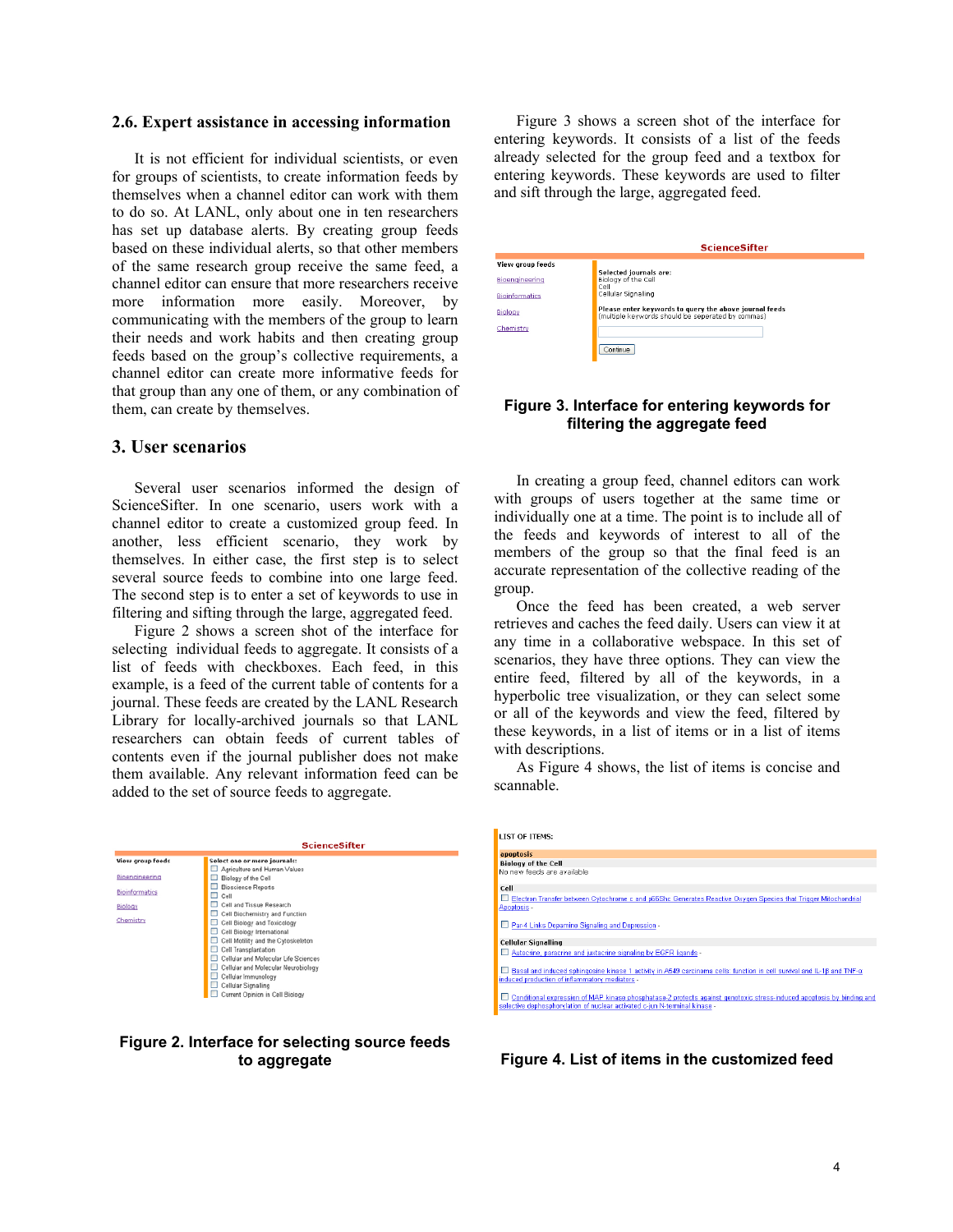As Figure 5 shows, the list of items with descriptions provides more information: in the case of journal tables of contents, the abstract of the paper.

| LIST OF ITEMS AND DESCRIPTIONS:                                                                                                                                                                                                                                                                                                                                                                                                                                                                                                                                                                                                                                                                                                                                                                                                                                                                                                                                                                                                                                                                                                                                                                                                                                                                                        |
|------------------------------------------------------------------------------------------------------------------------------------------------------------------------------------------------------------------------------------------------------------------------------------------------------------------------------------------------------------------------------------------------------------------------------------------------------------------------------------------------------------------------------------------------------------------------------------------------------------------------------------------------------------------------------------------------------------------------------------------------------------------------------------------------------------------------------------------------------------------------------------------------------------------------------------------------------------------------------------------------------------------------------------------------------------------------------------------------------------------------------------------------------------------------------------------------------------------------------------------------------------------------------------------------------------------------|
|                                                                                                                                                                                                                                                                                                                                                                                                                                                                                                                                                                                                                                                                                                                                                                                                                                                                                                                                                                                                                                                                                                                                                                                                                                                                                                                        |
| cell culture                                                                                                                                                                                                                                                                                                                                                                                                                                                                                                                                                                                                                                                                                                                                                                                                                                                                                                                                                                                                                                                                                                                                                                                                                                                                                                           |
| Cell                                                                                                                                                                                                                                                                                                                                                                                                                                                                                                                                                                                                                                                                                                                                                                                                                                                                                                                                                                                                                                                                                                                                                                                                                                                                                                                   |
| п.<br>Asymmetric Rab11 Endosomes Regulate Delta Recycling and Specify Cell Fate in the Drosophila                                                                                                                                                                                                                                                                                                                                                                                                                                                                                                                                                                                                                                                                                                                                                                                                                                                                                                                                                                                                                                                                                                                                                                                                                      |
| Nervous System -                                                                                                                                                                                                                                                                                                                                                                                                                                                                                                                                                                                                                                                                                                                                                                                                                                                                                                                                                                                                                                                                                                                                                                                                                                                                                                       |
| Description: Emery, Gregory; Hutterer, Andrea; Berdnik, Daniela; Mayer, Bernd; Wirtz-Peitz, Frederik;<br>Gaitan, Marcos Gonzalez; Knoblich, Juergen A. SummaryDrosophila sensory organ precursor (SOP)<br>cells are a well-studied model system for asymmetric cell division. During SOP division, the<br>determinants Numb and Neuralized segregate into the pllb daughter cell and establish a distinct cell<br>fate by regulating Notch/Delta signaling. Here, we describe a Numb- and Neuralized-independent<br>mechanism that acts redundantly in cell-fate specification. We show that trafficking of the Notch ligand<br>Delta is different in the two daughter cells. In pllb, Delta passes through the recycling endosome which<br>is marked by Rab11. In plla, however, the recycling endosome does not form because the centrosome<br>fails to recruit Nuclear fallout, a Rab11 binding partner that is essential for recycling endosome<br>formation. Using a mammalian cell culture system, we demonstrate that recycling endosomes are<br>essential for Delta activity. Our results suggest that cells can regulate signaling pathways and influence<br>their developmental fate by inhibiting the formation of individual endocytic compartments. RSS 2.0 feed<br>provided by the LANL Research Library |
| <b>Cell and Tissue Research</b>                                                                                                                                                                                                                                                                                                                                                                                                                                                                                                                                                                                                                                                                                                                                                                                                                                                                                                                                                                                                                                                                                                                                                                                                                                                                                        |
|                                                                                                                                                                                                                                                                                                                                                                                                                                                                                                                                                                                                                                                                                                                                                                                                                                                                                                                                                                                                                                                                                                                                                                                                                                                                                                                        |
| Quantitation of collagen I, collagen II and aggrecan mRNA and expression of the corresponding<br>proteins in human nucleus pulposus cells in monolayer cultures -                                                                                                                                                                                                                                                                                                                                                                                                                                                                                                                                                                                                                                                                                                                                                                                                                                                                                                                                                                                                                                                                                                                                                      |
| Description: Preradovic, Adrijana; Kleinpeter, Guenther; Feichtinger, Hans; Balaun, Ernest; Krugluger,                                                                                                                                                                                                                                                                                                                                                                                                                                                                                                                                                                                                                                                                                                                                                                                                                                                                                                                                                                                                                                                                                                                                                                                                                 |
| Walter Cells that are taken from the nucleus pulposus (NP) and that are allowed to proliferate in                                                                                                                                                                                                                                                                                                                                                                                                                                                                                                                                                                                                                                                                                                                                                                                                                                                                                                                                                                                                                                                                                                                                                                                                                      |
| monolayer cultures often exhibit changes in their cell morphology and matrix-protein synthesis.                                                                                                                                                                                                                                                                                                                                                                                                                                                                                                                                                                                                                                                                                                                                                                                                                                                                                                                                                                                                                                                                                                                                                                                                                        |
| Harrassa rikatkan agagamitant altamtinga pagrusik mangant ta thair mPNR langla fan aglaman L/OB.                                                                                                                                                                                                                                                                                                                                                                                                                                                                                                                                                                                                                                                                                                                                                                                                                                                                                                                                                                                                                                                                                                                                                                                                                       |

### **Figure 5. List of items with descriptions**

Both lists are organized hierarchically, by keyword, then channel or journal, then item or article. While the list of items with descriptions takes longer to read than the list of items, alone, reading the descriptions helps to reduce the number of navigation errors and to increase awareness of the reading activity and research interests of the group as a whole.

As users sift through the lists by keyword and channel, they can select important items to save or bookmark so that they will not be lost when the feed is refreshed. Each item has a checkbox next to it for this purpose.

Figure 6 shows a list of saved or bookmarked items.

#### **Saved items:**

Production of the long and short forms of MFG-E8 by epidermal keratinocytes

Intraocular transplantation of E1A-immortalized retinal precursor cells

Modulating gene expression in stem cells without recombinant DNA and permanent genetic modification

Gene expression changes induced by bismuth in a macrophage cell line

Stochastic Gene Expression in a Lentiviral Positive-Feedback Loop: HIV-1 **Tat Fluctuations Drive Phenotypic Diversity** 

The Caco-2 cell line as a model of the intestinal barrier: influence of cell and culture-related factors on Caco-2 cell functional characteristics

TPPP/p25: from unfolded protein to misfolding disease; prediction and experiments

### **Figure 6. List of saved or bookmarked items**

Another viewing option, the visualization, provides an overview of all of the keywords, channels, and items for a given group in the form of an interactive hyperbolic tree. This kind of visualization facilitates seeing an overview, zooming in, and viewing details on demand [16]. By clicking on nodes, users can navigate back and forth from one view to the next, sifting through feeds. As they do so, the visualization provides context by means of small iconic representations of the links and nodes.

Figure 7 illustrates three views. In the first view, on the left, all of the keywords associated with a research



### **Figure 7. Visualization of customized feed in the form of an interactive hyperbolic tree**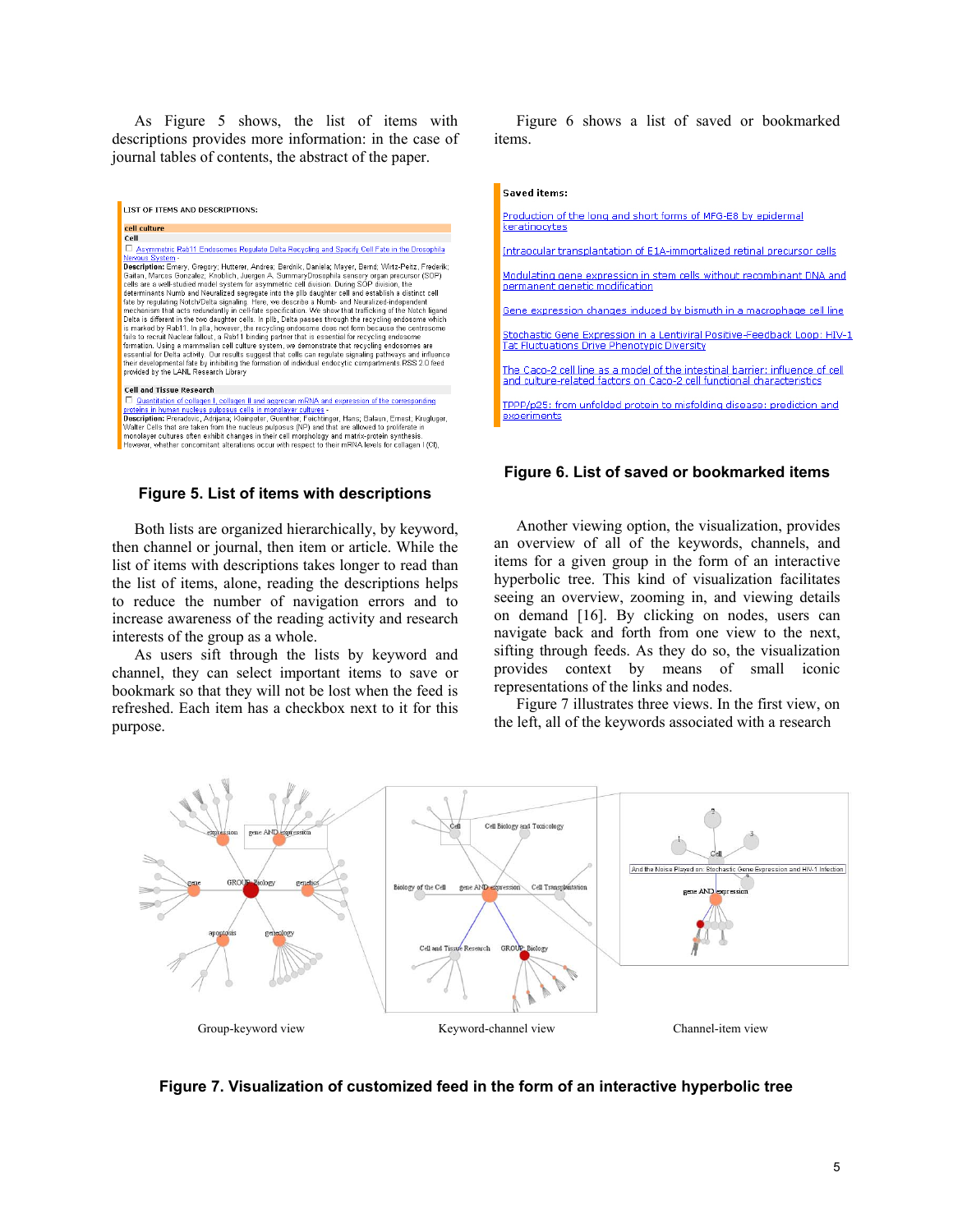group's feed are displayed: for example, gene and expression. In the second view, in the middle, all of the channels associated with the Boolean expression "gene AND expression" are displayed: in this case, feeds for the journals *Biology of the Cell*, *Cell*, *Cell Biology and Toxicology*, *Cell Transplantation*, and *Cell and Tissue Research*. In the third view, on the right, all of the items in the channel for the journal *Cell* are displayed. In this particular case, the channels are journal feeds and the items are journal articles but, of course, many other kinds of feeds can be used with ScienceSifter.

This visualization is based on prior work by the second author, called OncoSifter, which facilitates browsing for information about cancer. In a study of OncoSifter, given a choice of a list or a visualization, every user preferred to see an overview of feeds by using a hyperbolic tree [17].

In addition to viewing ScienceSifter feeds for their own group, users can view the feeds for any other group. This facilitates activity awareness across multiple groups and increases the potential for interdisciplinary research, an important consideration at LANL.

In another scenario supported by ScienceSifter, channel editors and members of a group can modify a group feed at any time by selecting more source feeds or by entering more keywords. This makes it possible for them to continually refine and focus the feed.

# **4. System architecture**

### **4.1. Overview**

ScienceSifter utilizes Urchin, an open source RSS aggregator created by the Nature Publishing Group [18]. Urchin provides a command-line interface for adding, removing, reloading, and aggregating source feeds. It provides a graphical user interface (GUI) for creating a query for filtering source and aggregate feeds. The query can consist of a simple keyword query, a regular expression query, or a Boolean query. Through the GUI interface, users can convert RSS feeds into other formats and vice versa. Feeds are displayed as a list of items without descriptions.

Urchin makes it possible to create custom feeds, which is the motivation for using it as the foundation for ScienceSifter. It is not feasible for our users and channel editors to use the command-line interface, however, which is one of the motivations for creating ScienceSifter. Another motivation for creating ScienceSifter is that the Urchin framework does not support the range of user scenarios we require: groups of users working with channel editors or by

themselves; creating and refining information feeds; viewing information feeds in a shared information space in the form of a list, a list with descriptions, or a hyperbolic tree visualization; and saving or bookmarking items in this shared information space. ScienceSifter utilizes the existing Urchin framework to create information feeds, then, and communicates with Urchin to access information feeds once they have been created, but it provides features that support a wider range of user scenarios. These features render Urchin useful to groups of users who would not otherwise be able to use it and benefit from it.

As Figure 8 illustrates, the ScienceSifter architecture consists of two main components. The configuration component handles the task of configuring feeds for a particular research group. The user interface component supports access to information and the bookmarking feature and displays feeds in the three forms discussed: a list of items, a list of items and descriptions, and a hyperbolic tree visualization. Both components communicate with the Urchin framework.

### **4.2. Configuration component**

This component is used by channel editors or users for configuring group feeds. Three primary purposes are served by this component:

1) Set up feeds for a new research group: When channel editors or users create feeds for a research group, information about group name, journal feeds, and keywords is captured and stored within the aggregate, output, and output\_filter tables of the Urchin database.

2) Add, delete, or modify group feeds: These involve SQL queries that manipulate the contents within the output and output\_filter tables of Urchin.

3) Reassign feeds to a new group name: If the name of a group changes, the new name replaces the old one with a simple update query for the aggregate table.

### **4.3. User interface component**

This component is used by channel editors or users to check feeds. Users can check feeds for their own group or for other groups at LANL. Reference to the group name is stored in order to access the respective group's keywords and associated channels using a combination of the channel\_aggregate, output and output\_filter tables from the Urchin database.

This component also handles the group's set of keywords. It displays feeds organized by keyword in a visualization or a list, with or without descriptions.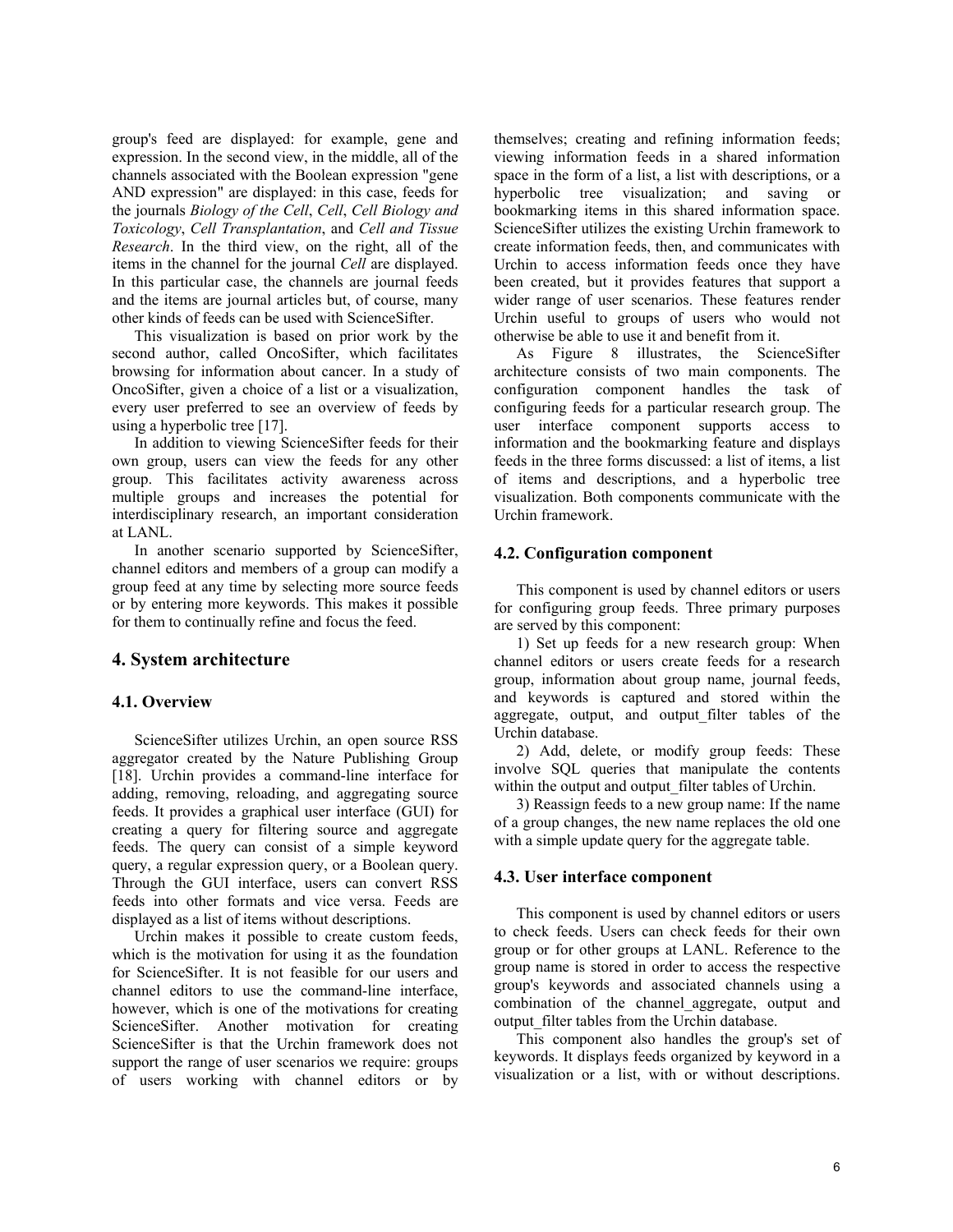# **ScienceSifter**



**Figure 8. System architecture** 

A combination of the output, output filter and channels tables is used to access the latest feeds for one or more keywords. The additional step of constructing an XML file is required for a hyperbolic tree visualization.

A bookmark feature is included in the user interface component to facilitate storage and access of interesting items or articles. All of the bookmarks are stored within a text file with corresponding references within the item table of Urchin. When a member of the group uses the bookmark feature, the corresponding file is read. SQL queries are used to sift through the item table. Only the matching references are captured and displayed as the particular group's bookmarked items.

# **5. Future work**

In order to keep pace with developments in e-Science tools and repositories, ScienceSifter will continue to evolve. As we explore the development of new ScienceSifter functionality, we will contribute to the open source development of Urchin.

We plan to add a feature that will allow users and channel editors to add source feeds to the Urchin database. These feeds will then appear on the interface that users and channel editors use when they select individual feeds to aggregate for a particular group of researchers.

We will be adding more kinds of information feeds. In order to provide LANL scientists with feeds from all journals, not just the ones we archive locally, some of these feeds will come from external journal publishers. Other feeds will come from scientific societies and news organizations. Some feeds will consist of scientists' own weblogs. Two sets of feeds will be created by the Research Library: feeds of group alerts from locally archived bibliographic records and feeds of group bibliometrics, such as recent publications by members of the group and citation counts, from locally archived citation data.

Journal content for locally archived journals will be stored in the digital object repository. Currently, the metadata for locally archived journals is formatted in XML and stored in flat files. Indexes are built with Lucene from the XML files. The feeds are constructed by scraping the XML files and extracting the most recent issue of each journal. This is an I/O-intensive task that will be replaced by another process once journal content is stored in the repository.

We will be presenting more kinds of visualizations in order to facilitate resource discovery. Scientists will be able to browse information feeds by viewing concept maps, taxonomies, co-authorship networks, and scatter plots of quantitative and qualitative data [19], as well as group-keyword-channel-item networks.

We are exploring the possibility of adding another activity awareness feature: sparklines for displaying trends in usage [20]. These will allow users to track